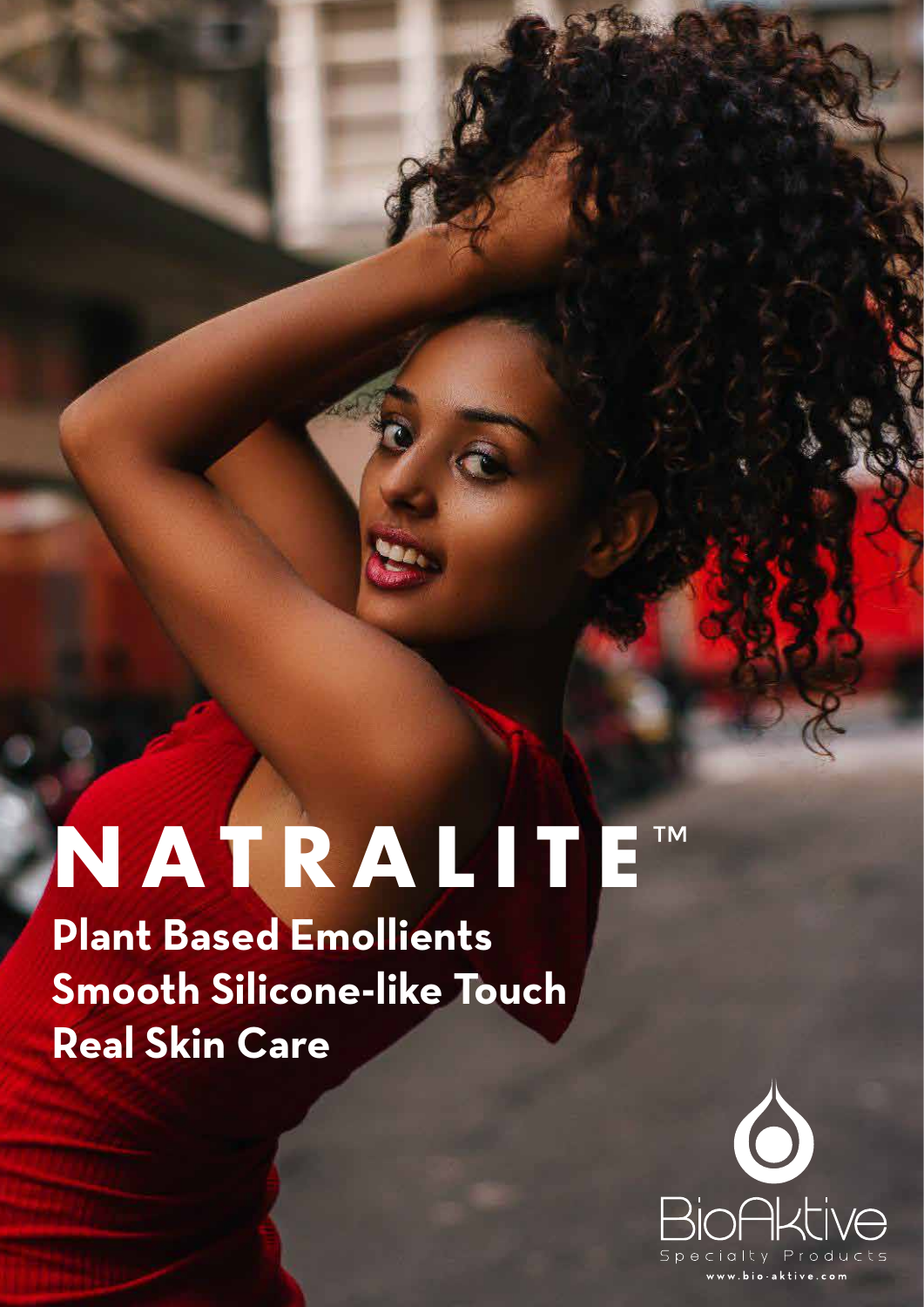

## **NATRALITE™ RANGE**

Natralite™ is a range of plant-based emollients with excellent spreading ability and quick skin absorption giving a luxurious, smooth skin feel similar to silicone oil. Natralite<sup>™</sup> products are formulated using natural ingredients or derivatives of natural products. The unique composition of these products combines a unique skin feel with proven efficacy, providing care and protection

### NATRALITE™ ONE

- Natural derived ingredient
- Clear liquid Emollients
- Long lasting, luxurious Dry and smooth skin feel
- High stability in formulations
- Can be used as a plant-based alternative to silicones
- No oily or greasy skin

#### Skin moisturizers, creams & lotions Products for oily or sensitive skin Anti-aging and mature skin products

- Shine & feel enhancer
- Quick skin absorption
- Vegan (No animal derived ingredients used)
- Reduces skin roughness
- Superfatting agent
- Preservative Free
- Recommended for Skin care and Personal Care Formulations

Body Butters and lotions, body wash and shower products, body sprays. Sun creams and after sun products

#### NATRALITE™ CAMELLIA

- Made using plant-based ingredient
- Shine & feel enhancer for both skin and hair
- **Excellent Hair Protection**
- Makes Hair smooth and increases flexibility
- Excellent scalp treatment
- Clear liquid Emollients
- Long lasting, luxurious Dry and smooth skin feel
- Very Fast Skin Absorption

#### Skin moisturizers, creams & lotions Products for oily or sensitive skin Products for oily and greasy hair

- High stability in formulations
- Can be used as a plant-based
	- alternative to silicones
	- No oily or greasy skin
	- Shine & feel enhancer
	- Vegan (No animal derived ingredients used)
	- Reduces skin roughness
	- Superfatting agent
	- Preservative Free
	- Recommended for Skin care and Hair Care Formulations

#### Products for balding and shaved heads Products for the treatment of dull, dry or brittle hair Shine and Curl enhancement products All Hair Types and Ethnic Groups

For dull hair, dry and brittle hair, curly hair, matured hair, damaged hair. All hair types, all ethnic groups.

BioAktive Specialty Products LLC 105 South Lake Ave Albany NY 12208, USA

BioAktive Specialty Products GmbH Chenover Strasse 3 67117 Limburgerhof, Germany

BioAktive Specialty Products Limited 808 Star House, 3 Salisbury Road TsimShaTsui, Kowloon • Hong Kong SAR BioAktive Shanghai Operations Office 300 Yongjia Road, 7, First Floor Shanghai 200031, China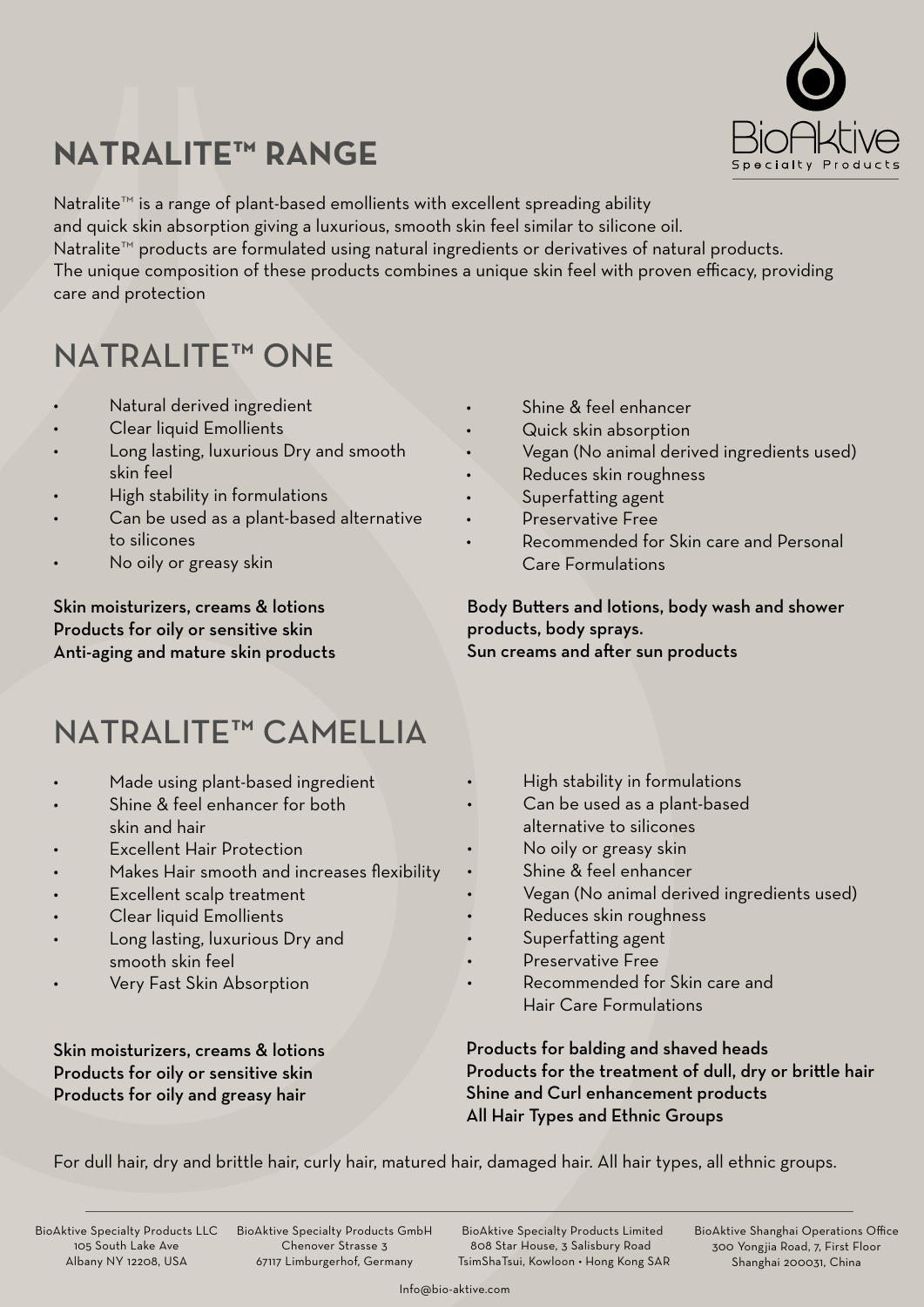

### **NATRALITE ™ ONE**

Natralite™ One makes the skin pleasurably soft and smooth, bringing a velvet skin feel. With a unique composition of natural derived ingredients and bioactive components, Natralite I offers excellent skin care and absorption. Olive Squalene is known to be a natural active ingredient that cares intensively and brings smoothness to the skin and Thai Rice Bran Oil is rich in bioactive compounds such as IP6, CoQ10 and Gamma-Oryzanol.

| <b>INCI</b>                    | EINECS#                                            | CAS#                                                 |
|--------------------------------|----------------------------------------------------|------------------------------------------------------|
| Tridecane                      | 211-093-4                                          | $629 - 50 - 5$                                       |
| Undecane                       | $214 - 300 - 6$                                    | $1120 - 21 - 4$                                      |
| Dicaprylyl Ether               | $211 - 112 - 6$                                    | $629 - 82 - 3$                                       |
| Squalane*                      | 203-825-6                                          | $111 - 01 - 3$                                       |
| Oryza Sativa (Rice) Bran Oil** | 271-397-8                                          | 68553-81-1                                           |
| Squalene***                    | $203 - 826 - 1$                                    | $111 - 02 - 4$                                       |
| Tocopherol                     | $-233 - 466 - 0/218 - 197 - 9$<br>$/200 - 412 - 2$ | $1406 - 66 - 2/10191 - 41 - 0$<br>/2074-53-5/59-02-9 |

- BioAktive S1A 100% Olive Squalane is used in the manufacturing of this product
- BioAktive Thai Rice Bran Oil is used in the manufacturing of this product
- BioAktive S1E 100% Olive Squalene is used in the manufacturing of this product

Recommended for use from 2 - 10% in emulsions and up to 25% in oily liquids. Silicone-free. EO/PEG-free. Acrylate-free. Mineral oil-free. EDTA-free. For all types of cosmetic personal care formulations.

Pack Size: 10kg & 20kg Pails Product Origin: EU

Storage: Away from sunlight in a cool dry area at room temperature (18-20 degrees celsius) in an unopened container. Not Animal Tested

BioAktive Specialty Products LLC 105 South Lake Ave Albany NY 12208, USA

BioAktive Specialty Products GmbH Chenover Strasse 3 67117 Limburgerhof, Germany

BioAktive Specialty Products Limited 808 Star House, 3 Salisbury Road TsimShaTsui, Kowloon • Hong Kong SAR BioAktive Shanghai Operations Office 300 Yongjia Road, 7, First Floor Shanghai 200031, China